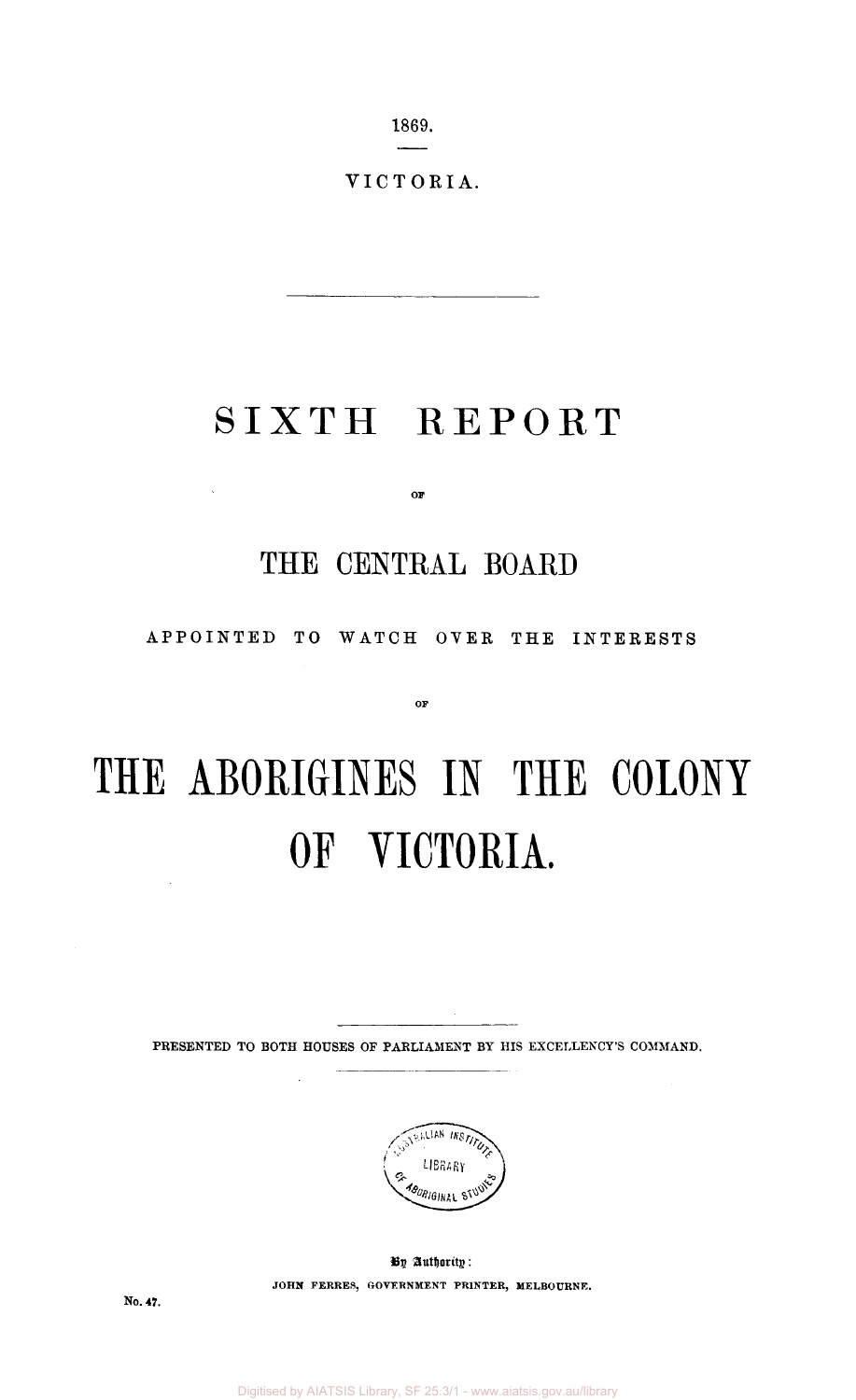| Cost of preparation—Nil.<br>Printing (850 copies)<br>$\cdots$<br>$\cdots$<br>$\cdot \cdot$<br>$\bullet$<br>$\bullet$<br>$\cdot$ . | $\bullet$<br>$\cdot$ | $\cdot \cdot$<br>$\bullet$<br>$\cdot$ | £<br>58 | в.<br>6<br>8 |
|-----------------------------------------------------------------------------------------------------------------------------------|----------------------|---------------------------------------|---------|--------------|
|                                                                                                                                   |                      |                                       |         |              |

#### APPROXIMATE COST OF REPORT.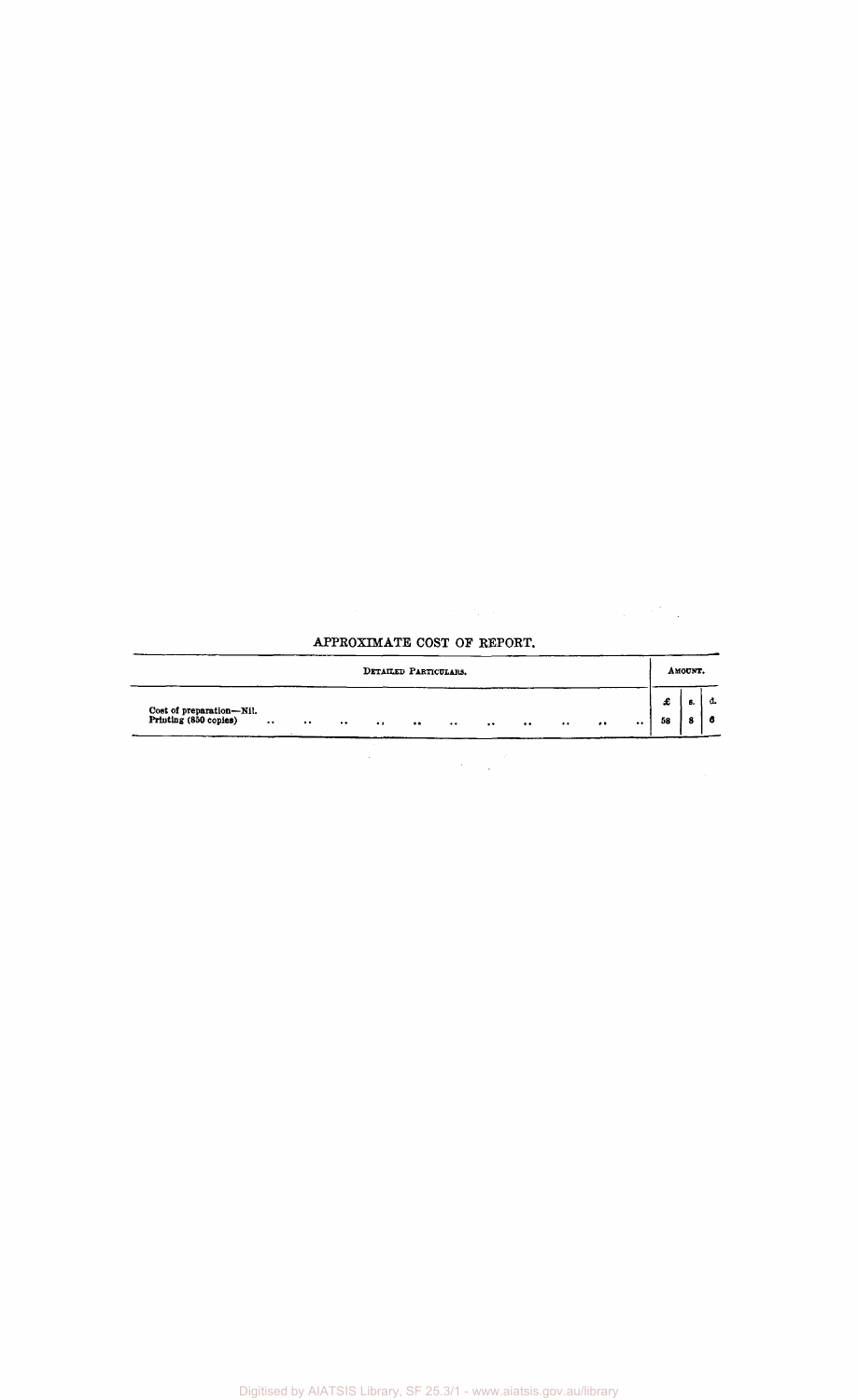## $-4$  MAR 1965  $01066$

### REPORT.

SIB,

The Central Board appointed to watch over the interests of the Aborigines have the honor to Report on the condition of the Aborigines as follows:—

#### CORANDERRK.

The area originally reserved for the Aborigines at this station was 2,300 acres, but a further reservation was made subsequently, and the total area now set apart is about 4,850 acres.

The number of blacks on the station during the year ending 31st July, 1866, was, on an average, 104; and the average daily attendance was ninety-nine.

The attendance during the following year was 100, and the average daily attendance was ninety-seven.

For the year ending 31st July, 1868, the attendance was seventy-six, and the average daily attendance seventy-four.

During the period from the 1st August, 1865, to the 31st July, 1868, there have been sixteen deaths on this station, and six births, and six marriages.

On the whole the health of the Aborigines has been good.

In May, 1867, a low fever was prevalent, and five of the blacks died of the disease. The other deaths were from inflammation of the lungs, the effects of over indulgence in spirituous liquors, St. Vitus' dance, old age, and consumption.

The quantity of ground cultivated is seventy acres.

There are fifteen acres of wheat, about twenty-eight acres of oats, and potatoes will be sown in a paddock about twenty acres in extent, and there is one acre planted with fruit trees.

The yield from the potato crop last year was about forty tons, and the value of the oats and wheat grown last season was about £100.

The stock at present on the station consists of eighteen bullocks, forty-eight cows, thirty-eight steers, thirty-two heifers, two bulls, twenty-one pigs, one mare, and three fillies, belonging to the Government; and eight mares, four horses, fourteen fillies, and seven colts, belonging to the Aborigines.

The annual value of the production of this station for the year ending 31st July,  $1868$ , was  $\pounds_480$ , and was made up of the following items:-

| $\textbf{Potatos}\dots$ |           |          |           | $\cdots$  | $f_{200}$ |
|-------------------------|-----------|----------|-----------|-----------|-----------|
| Oats<br>$\ddotsc$       |           | $\cdots$ |           |           | 60        |
| Wheat                   |           | $\cdots$ | $\cdots$  | $\cdots$  |           |
| Straw and Hay           | $\ddotsc$ |          | $\ddotsc$ |           | 40<br>60  |
| Fruit                   |           |          |           | $\cdots$  | 20        |
| Rugs and Baskets        |           |          | $\cdots$  | $\ddotsc$ | 100       |

During the year ended 31st July, 1866, the Aborigines grubbed thirty acres of land and erected one mile of good three-rail fencing. They built a good slab barn, and erected four huts for dwellings.

During the same period the number of huts regularly inhabited by married couples on the station was fifteen.

Nearly all the huts are kept very tidy by the women, who also employ themselves in making baskets for sale.

During the next year only seven acres of ground were grubbed, owing to the fever breaking out just at the time when such work should have been done. One thousand posts and rails were laid down to enclose a new paddock, but the fever stopped this work also. Five new huts were almost completed. The next year, ending 31st July, the work done on the station was as follows: $-\Lambda$  new paddock of ten acres was made, and was nearly all sown with wheat. One new hut was built, and the old ones were repaired and improved, and gardens were made to each hut. Fruit trees were planted in one acre of land. Posts and rails were split for a new **paddock of thirty-four** acres, and for two new stockyards and a pig paddock,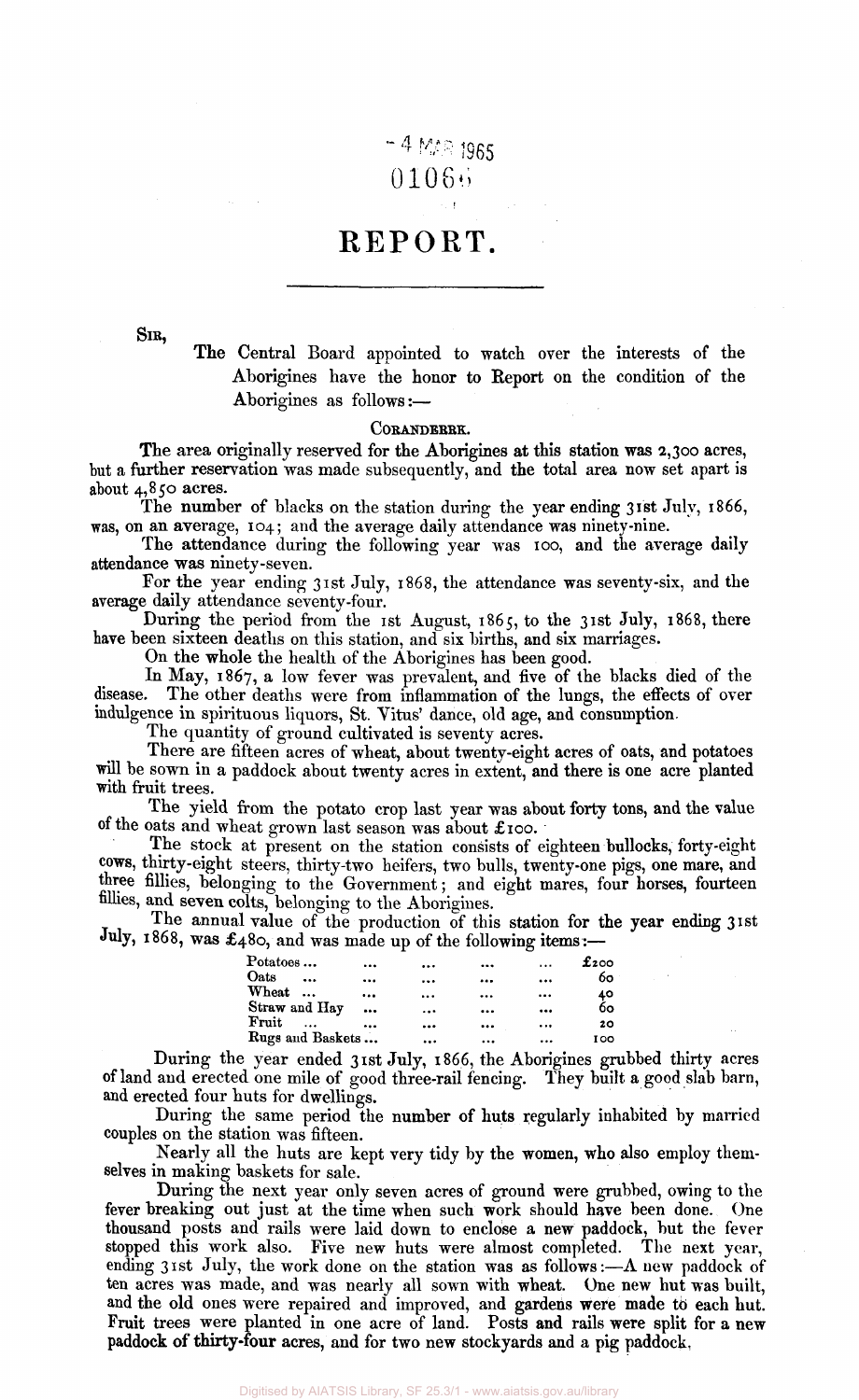There are at present at Coranderrk thirty-eight children—twenty males and eighteen females. Twenty-two of the children are blacks, and sixteen are half-castes. Six blacks and one half-caste are under five years old ; seven blacks and four halfcastes are above five years and under ten years old ; eight blacks and seven half-castes are above ten years and under fifteen years old ; and one black and four half-castes are above fifteen years and under seventeen years old.

The boys and girls have made fair progress in reading, writing, and arithmetic. Eight of the boys and eight of the girls are very good scholars, and all the others attending the school can now read in the Second Book, and some of them can write pretty well.

Seven of the eldest boys milk the cows and do all the work in the garden, and also some work on the farm.

The girls above seven years of age are taught sewing and all kinds of housework, and three or four of them are very good servants.

The general condition of this station, the culture which has brought many of the black children and half-castes to a state of education not inferior to that observed amongst Europeans of the same age in Common Schools, the system of regular industry introduced and adopted amongst the adults, and the material results, show that the labors of the Central Board and its officers have been beneficial in a high degree. The results, indeed, have far exceeded the most sanguine expectations of those amongst the members of the Board who have had the largest experience of the Aboriginal character.

It is right to say that, up to the present time, this, the most prosperous Aboriginal station in Victoria, or perhaps in Australia, has been managed exclusively by the Board and its officers, and is not indebted for its success to any extraneous assistance.

#### LAKE HINDMARSH.

The ground reserved for the Aborigines at this place contains 1,897 acres, and is all fenced in.

Three acres are under cultivation for the purpose of growing hay for the horses, and two acres are laid out in gardens, of which one acre belongs to the blacks and the other to missionaries. The produce of these gardens is consumed on the station.

The stock on the station consists of 1,225 sheep, three horses, six working bullocks, five cows, and seven young cattle.

During the past year 450 sheep and one heifer have been killed and consumed on the station.

The average daily attendance of the Aborigines during the past three years, ending 31st July last, has been as follows :—During the first year, forty-two ; the second, forty-three ; and during the past year, fifty-seven.

During the same period there have been twenty-one deaths reported.

There are five men, four boys, nine women, and one girl, who can read pretty well; and fourteen men, two boys, five women, and four girls, who are more or less advanced in spelling-books.

Five men, three boys, six women, and one girl, can write fairly, and fourteen men, three boys, eight women, and four girls, are learning to write.

The total number of buildings now on this station is twenty-six. Of these, fifteen are dwelling-houses, and there are besides four bark huts. Eight of the houses are permanently inhabited, and seven are unfinished. There are also a chapel, hospital, store, kitchen, &c.

The number of blacks living in the houses and huts is thirty-seven. The other blacks live in the camp, their houses not being finished, and some have no houses. With one or two exceptions, the houses are kept clean.

One of the houses is built of stone ; the others are substantial log huts floored with boards, and they have doors and glass windows, and are plastered inside with lime.

None of the Aborigines who live on the station indulge in intoxicating drink.

Drink is sometimes brought to the station by strange blacks, but not often.

#### LAKE TYERS.

The area reserved at Lake Tyers for the Aborigines is 2,000 acres.

The quantity of ground fenced in is about six acres, three of which are under cultivation. The kinds of produce are potatoes, cabbages, carrots, &c , and they are consumed on the station.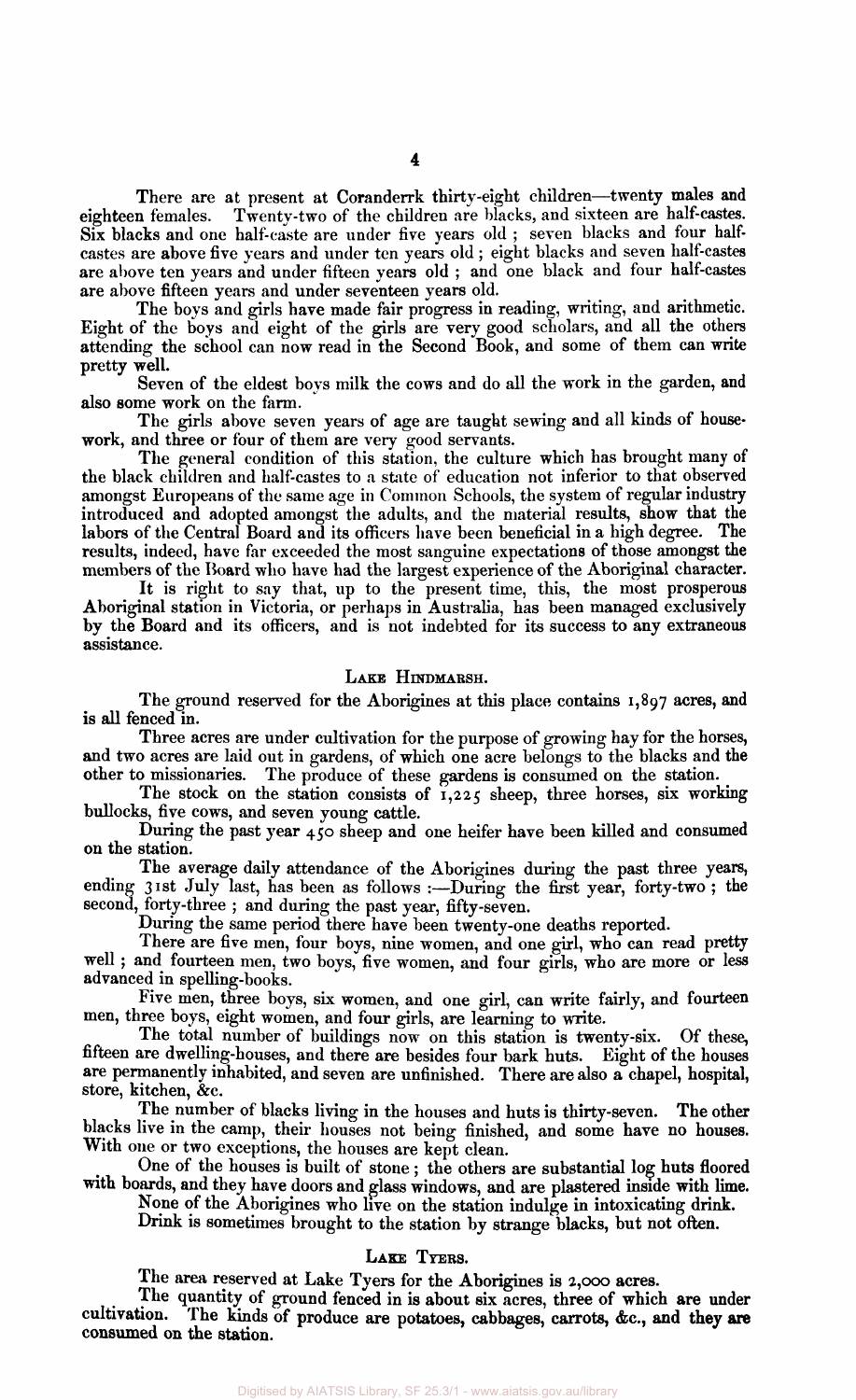There is no stock on the station belonging to the Government.

The number of Aborigines on this station during the last three years has been as follows :—During the year ending 31st July, 1866, the average daily attendance was twenty-one; during the year ending 31st July, 1867, twenty-two; and during the year ending 31st July, 1868, twenty-three.

The number of deaths at this station during the last three years is, according to the reports, eleven. There have been two births. There have been two births.

The number of adult males who can read and write is as follows :—One young man can read and write pretty well, and six can read and write a little. One boy can read and write well, and nine, who have settled on the station during the last six months, are making good progress in reading and writing. Four girls can read tolerably well, and one is beginning to read.

There are seven buildings now on the station. One is constantly occupied by one young man and four boys. The other buildings are—the school, the store, The other buildings are—the school, the store, missionary's house, and a large bark hut unfinished.

Whenever the blacks get a chance they procure intoxicating drinks. There are some of the blacks, however, who can go to the townships without giving way to temptation.

#### LAKE WELLINGTON.

The area reserved for the Aborigines at Lake Wellington is 2,356 acres. The quantity of land fenced in is 200 acres, and about four or five acres are cultivated. The produce of this ground was about nine tons of potatoes, which were all used on the station.

There are also several acres of garden land fenced in and worked by those blacks who have settled down on the station permanently.

There are thirty-nine head of cattle belonging to the Government, of which twelve are milch cows. The milk and butter are used on the station.

The number of Aborigines on the station during the three years ending 31st July last was as under :- The average daily attendance was forty-two for the year ending 31st July, 1866; fifty-two for the year ending 31st July, 1867; and sixty-nine for the year ending 31st July, 1868.

The number of adult males who can read and write a little is five. Six adult females can read and write.

The number of male children who can read and write pretty well is seven. Six female children are as far advanced as the males.

There are also a few more boys who have commenced their lessons.

One of the adult females has a very good education, and is employed by a missionary as a salaried teacher for the school.

The health of the blacks at this station has been very good. The number of deaths that have occurred during the three years ending 31st July last was seventeen, and the number of births four. There have been four marriages on the station during the same period.

There are nineteen buildings now on the station.

The houses are continually inhabited by the Aborigines, and, with a few exceptions, are clean and well kept.

Two houses and a large school-house have been erected during the past year.

During the previous year two houses were built by the blacks, and one hundred and sixty acres of ground were fenced in.

There are still some amongst the Aborigines who indulge in intoxicating drinks; but on the whole drinking has decreased very much, and it happens now only very seldom with those few.

The police do their best to prevent the Aborigines from getting intoxicating drinks.

#### LAKE CONDAH.

A station for the Aborigines who were formerly at the reserve at Framlingham, has been formed at Lake Condah.

Upwards of seventy blacks have settled on the reserve, which contains 2,043 acres 1 rood, and they have commenced to clear some of the land. Fourteen acres have been cleared and fenced in.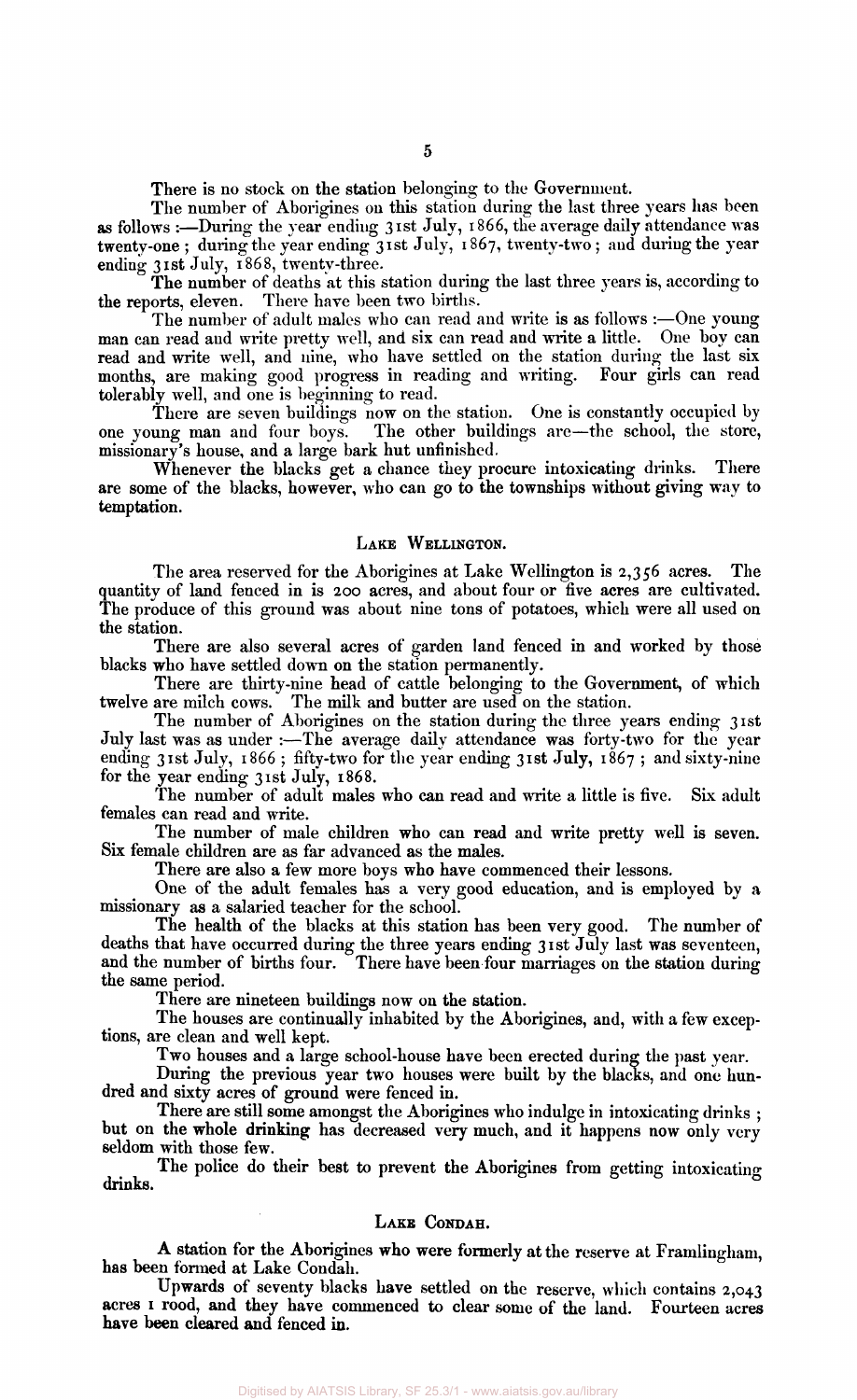The stock on the station consists of seven bullocks, one bull, four cows, three steers, one yearling heifer, three calves, and two hundred and twenty sheep.

The buildings on the station are but temporary structures. They consist of four huts, in which a few of the blacks reside. The remainder of the blacks live in mia-mias. There is a store-house and a missionary's slab hut.

The correspondent reports that the greater number of the blacks will drink to intoxication whenever they can get the opportunity. The police invariably exert themselves in a praiseworthy manner to prevent the traffic in intoxicating liquors ; but it is not easy to match the cunning of the sordid dealers in poisonous drinks, who, for the sake of the gain of a few pence, will at any moment unscrupulously imperil the life of any poor black who comes in their way ; and even when they are caught in the act it is not easy to bring them to punishment.

#### ECHUCA.

The blacks at Echuca number sixty-eight, consisting of forty-four males and twenty-four females.

The deaths during the year 1868 were six—four males and two females.

The stores supplied by the Central Board are given, as a rule, only to the aged, infirm, and sickly blacks, thereby encouraging, and in a measure compelling, the healthy ones to provide a subsistence for themselves.

During many months the blacks almost entirely maintain themselves by catching fish, hunting native game, &c.; others obtain employment on stations, and a few make good earnings by stripping bark.

Many of the blacks of both sexes still indulge in intoxicating drinks, but they find it difficult to obtain liquors now.

#### CARR'S PLAINS.

The Aborigines at this place number twenty-nine, consisting of eleven men, nine women, one boy, one girl, and seven children.

They have built themselves three comfortable huts, in which they live. They hunt and fish very little.

Some of the blacks spend most of their earnings in drink.

#### TOWANINNIE.

The Aborigines in this locality are under the charge of Mr. James Finley.

There are seventeen blacks at this place, and they consist of seven men, seven women, one half-caste boy sixteen years old, and one half-caste girl, and a child three years old.

Mr. Finley reports that the blacks hunt very little now. He says that they have no means of getting drink in the locality of his station.

#### WALMER, HORSHAM.

The Aborigines in this locality are under the charge of the honorary correspondent, Mr. Charles Wilson, and Mr. Alexander Wilson, of Vectis.

The number of Aborigines in this locality is eighteen—nine men, six women, one half-caste girl, and two Aboriginal children.

Mr. Wilson, in August, 1868, stated that the blacks still indulge in intoxicating drinks, which they purchase themselves or get from others with the moneys they earn by working on the station.

Mr. Wilson remarks that two Aboriginals, "Sandy" and "Fanny," and two children, have resided in a hut on his station for about three years, and that they live as respectably as many white people. " Sandy" is generally employed on the station at about 10s. per week. He expends a good part of his money in clothing, &c, for his family.

#### CARNGHAM.

The Aborigines in this locality are under the charge of Mr. Andrew Porteous, of Prettytower, Stockyard Hill.

They number forty-two, and consist of twenty-four men and eighteen women.

Mr. Porteous reports that the blacks still indulge in intoxicating drinks whenever they can get them.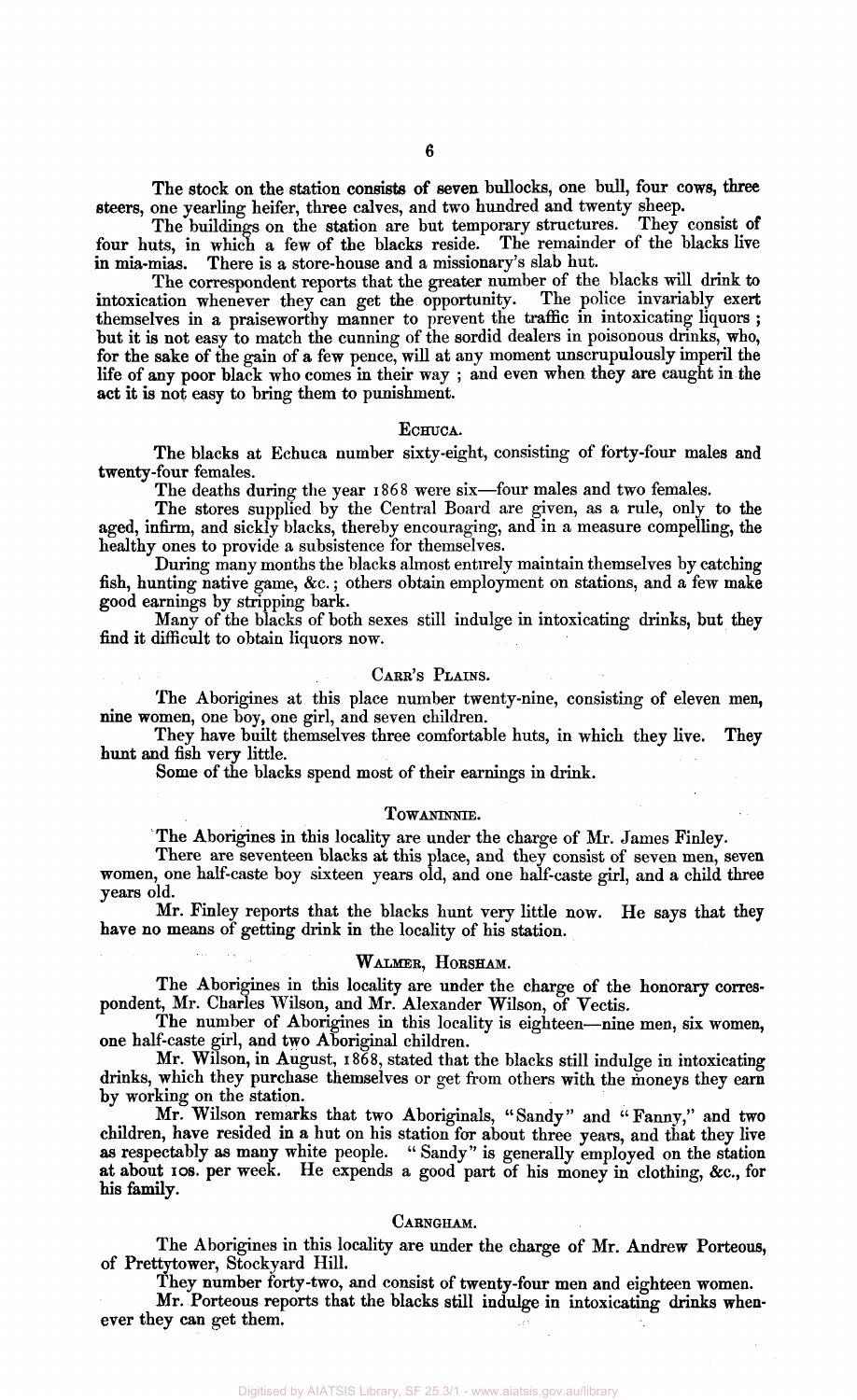#### REIDSDALE, NEAR TARRAWINGEE.

Mr. Curtis A. Reid is the honorary correspondent in this locality, and the number of Aborigines under his care is thirty-three—eleven males, fifteen females, and seven children, the greater number of the latter being half-castes.

In a report dated 9th September, 1868, he writes:-

Four of the children under my care, who have arrived at a sufficient age, attend school daily at Tarrawingee, and the Church of England Sunday School at the same place every Sunday. They are progressing rapidly and show great quickness and aptitude in learning. I have one lad employed on the station to whom I pay wages. He is a very useful servant and does not touch intoxicating drinks, but uses his money to provide himself with clothes and other necessaries.

I also employ two half-caste girls, who are very excellent servants.

The rising generation seem to be accommodating themselves to the habits and customs of civilized life. The original stock of Aborigines is rapidly disappearing, and has decreased fully one-half within the last seven years.

#### WARRNAMBOOL.

The Aborigines in the vicinity of Warrnambool are under the charge of Mr. Francis Tozer, of Wangoon, and Mr. H. B. Lane, P.M.

They number twenty-six—nineteen men and seven women.

Mr. Tozer reports that on the whole the conduct of the blacks is very good, and that only a few of them indulge in intoxicating liquors.

There is a large reserve at Framlingham, on which the Aborigines were located from September, 1865, to the 15th November, 1867. Subsequently they removed to the reserve at Lake Condah, that locality having been recommended as a more suitable place.

At Framlingham the Aborigines had the services of a master and matron ; and stores to the value of £360 were sent to them during the year 1866.

The attempt to form a station at this place was, however, not very successful, though every exertion was used by the Central Board to ensure practical and useful results.

Some of the Aborigines remained in the vicinity of the old station at Framlingham, and refused altogether to live at Lake Condah, and in order to protect them and to provide for their wants, Mr. Francis Tozer, who resided near the place, was appointed an honorary correspondent, and stores and clothing for the blacks were sent to him.

A master and matron have been employed to teach such of the blacks at Framlingham as choose to remain there, and a dep6t for stores will be formed.

It is not expected that any very useful results will follow on this arrangement. The object of the Central Board is to prevent destitution and suffering amongst those who persist in remaining at Framlingham, and to afford the means of improvement to such as are willing to attend the school, which will be conducted by the master and matron ; but it is to Lake Condah and not Framlingham that we must look for such results as have rewarded the exertions of the Board at Coranderrk.

Mr. Green, the Inspector of Stations, is now at Lake Condah, and it is hoped he will introduce order and good management, and lay the basis of a scheme which will be productive of lasting benefit to the blacks.

#### ULUPNA, MURRAY RIVER.

Mr. James Rutherford has charge of the Aborigines at this station.

There are about forty grown-up blacks at Ulupna, and about twelve children. One of the young men, "Freddy," is being educated, and he is able to read and write a little.

The foregoing brief sketch of the condition of the principal Aboriginal stations throughout the colony is sufficient to show that the interests of this people are not neglected ; and the Central Board may point with some gratification to the picture presented at the present time when contrasted with that which, prior to the appointment of the Board, was a scandal and a disgrace to the colony.

Formerly, wars *inter se,* secret murders, the complete abandonment of every restraint, and the open indulgence by the Aborigines in intoxicating liquors, and the crimes consequent thereon, were the constant themes of writers for the press. **Now,**